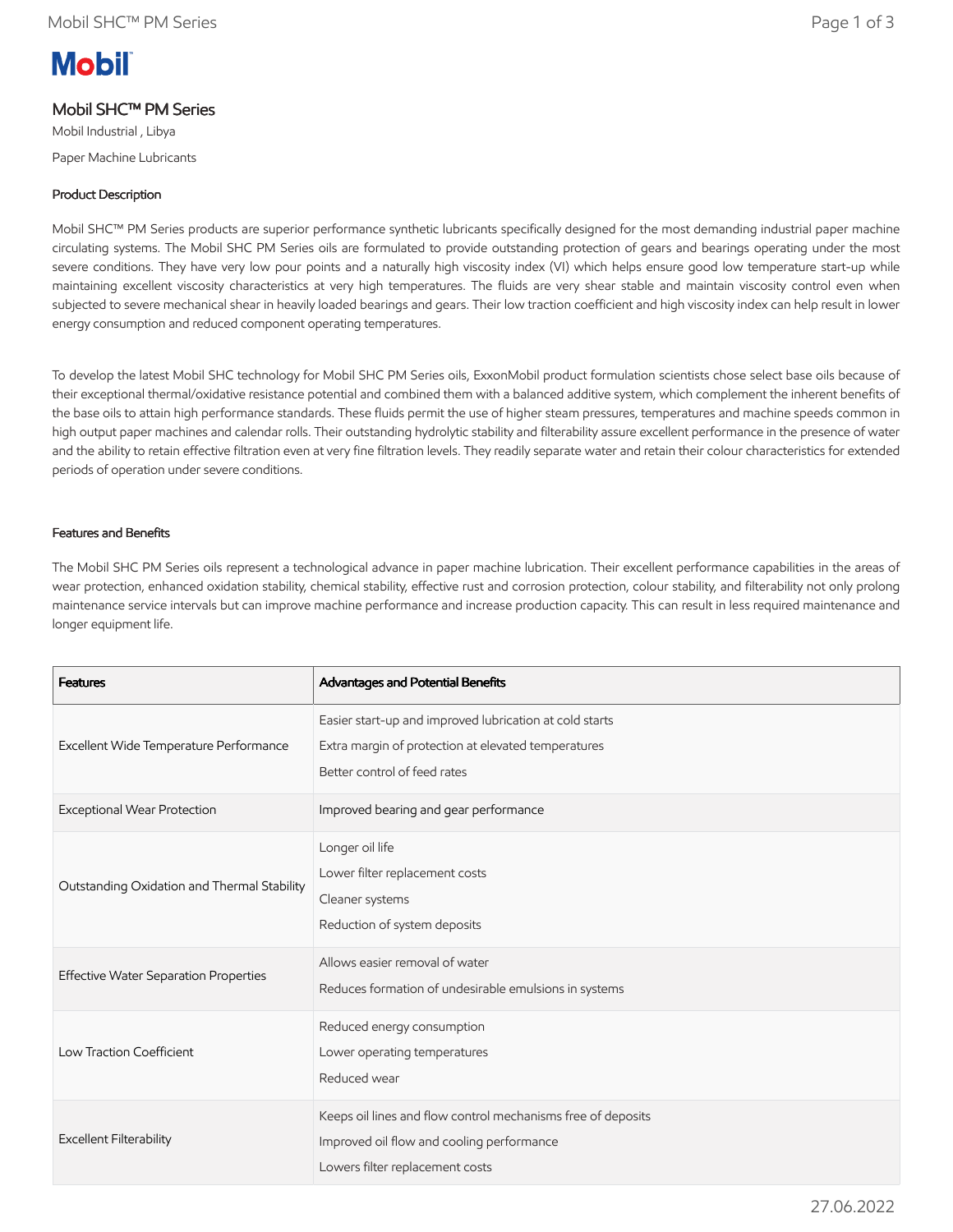| <b>Features</b>                          | <b>Advantages and Potential Benefits</b>                                                               |  |  |  |
|------------------------------------------|--------------------------------------------------------------------------------------------------------|--|--|--|
| High Level Rust and Corrosion Protection | Protects gears and bearings in wet environments                                                        |  |  |  |
|                                          | Provides vapour space protection for areas of bearing and gear cavities above normally wetted surfaces |  |  |  |

#### Applications

- Lubrication of severe industrial paper machine circulating systems
- Application involving circulation systems operating over a wide temperature range such as calendar rolls
- Systems that must be started and brought on line quickly
- Circulation systems lubricating gears and bearings

#### Properties and Specifications

| Property                                                      | 150            | 220            | 320            | 460            |
|---------------------------------------------------------------|----------------|----------------|----------------|----------------|
| Grade                                                         | <b>ISO 150</b> | <b>ISO 220</b> | <b>ISO 320</b> | <b>ISO 460</b> |
| Copper Strip Corrosion, 24 h, 100 C, Rating, ASTM D130        | 1B             | 1B             | 1B             | 1B             |
| Density @ 15 C, kg/l, ASTM D1298                              | 0.857          |                |                |                |
| Emulsion, Time to 40/40/0, 82 C, min, ASTM D1401              | 15             | 25             | 30             | 30             |
| FZG 4-Square Load Support, Fail Stage, DIN 51354              | 11             |                |                |                |
| FZG Scuffing, Fail Load Stage, A/8.3/90, ISO 14635-1          |                | 11             | 11             | 11             |
| Flash Point, Cleveland Open Cup, °C, ASTM D92                 | 220            | 220            | 220            | 220            |
| Hydrolytic Stability, Acid Number Change, mgKOH/g, ASTM D2619 |                | $\overline{0}$ | $\mathbf{O}$   | $\mathbf{0}$   |
| Kinematic Viscosity @ 100 C, mm2/s, ASTM D445                 | 18.9           | 25.6           | 34.7           | 44.8           |
| Kinematic Viscosity @ 40 C, mm2/s, ASTM D445                  | 158            | 225            | 325            | 465            |
| Pour Point, °C, ASTM D97                                      | $-39$          | $-36$          | $-33$          | $-27$          |
| Rust Characteristics, Procedure B, ASTM D665                  | <b>PASS</b>    | <b>PASS</b>    | <b>PASS</b>    | <b>PASS</b>    |
| Specific Gravity, 15 C/15 C, ASTM D1298                       |                | 0.863          | 0.865          | 0.874          |
| Viscosity Index, ASTM D2270                                   | 124            | 127            | 130            | 137            |

#### Health and Safety

Health and Safety recommendations for this product can be found on the Material Safety Data Sheet (MSDS) @ [http://www.msds.exxonmobil.com/psims](http://www.msds.exxonmobil.com/psims/psims.aspx) /psims.aspx

All trademarks used herein are trademarks or registered trademarks of Exxon Mobil Corporation or one of its subsidiaries unless indicated otherwise.

01-2021